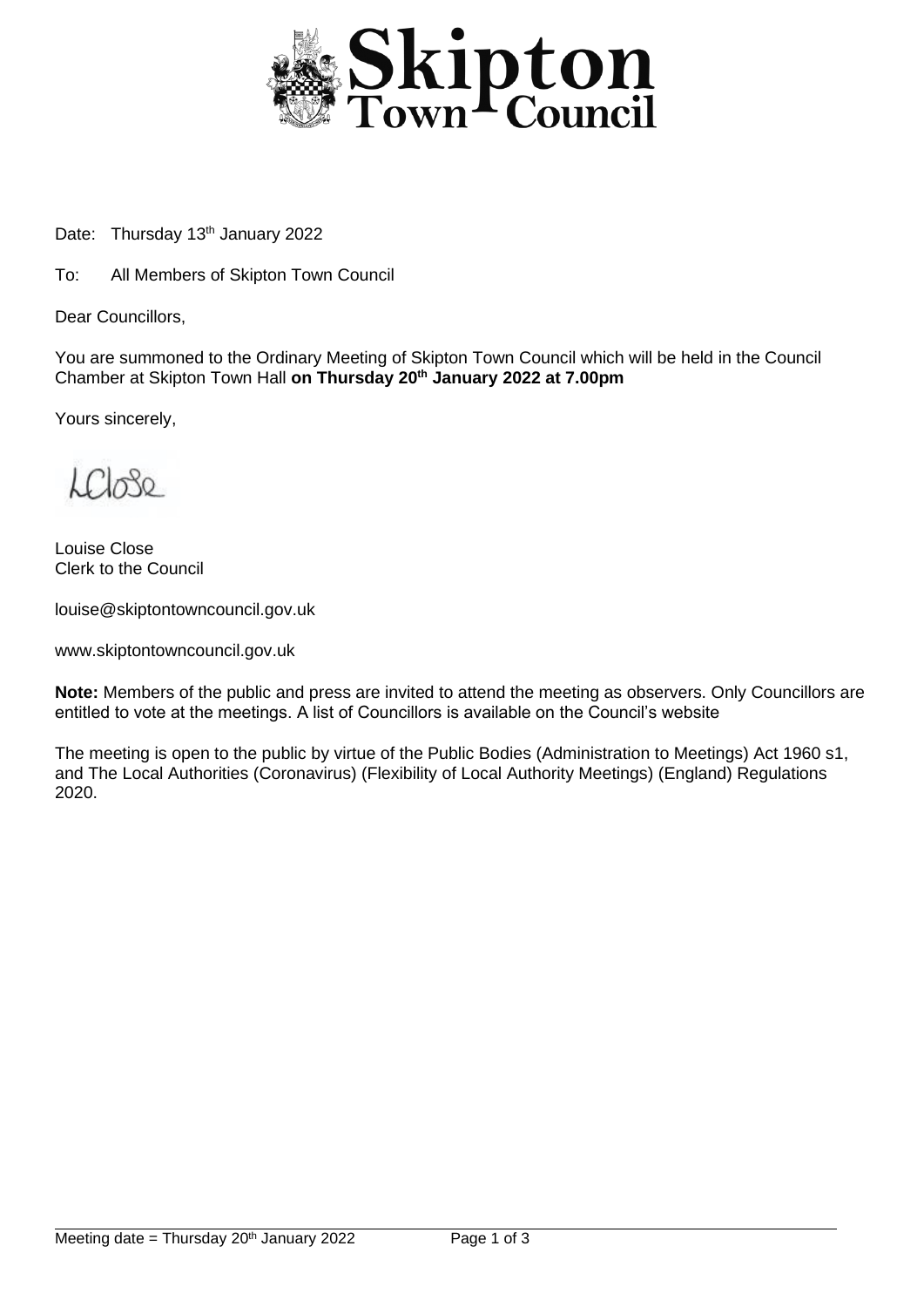## **SKIPTON TOWN COUNCIL 20th January 2022 7.00pm**

## **A copy of the agenda is available in larger print upon request.**

# **A G E N D A**

#### **1. Mayor's Remarks**

Mr Harry Dowson – Certificate of Recognition of service to Skipton

#### **2. Apologies for Absence**

To accept the reason(s) for the absence of any Members from the meeting.

#### **3. Disclosures of Interest**

To receive any disclosable pecuniary interests from members on matters to be considered at the meeting. The disclosure should include the nature of the interest and be registered with the monitoring officer within 28 days. Members are to ensure that their Register of Interests form is kept up to date with the CDC Monitoring Officer.

#### **4. Dispensations**

To decide upon any dispensation requests from members received by the Clerk in respect of this meeting.

#### **5. Representations from public**

RESOLUTION to adjourn the meeting in order to allow members of the public to make representations, answer questions and give evidence in respect of the business on the agenda. Each member of the public is entitled to speak for 3 minutes.

• Questions / observations from members of the public

## *6.* **Minutes of the Previous Meeting**

To approve the minutes of the Ordinary Meetings of the Council held on 18<sup>th</sup> November 2021 & 10<sup>th</sup> January 2022.

#### *7.* **Minutes from Committees and Sub Committees**

To accept the minutes of the following committees:

- Audit and Scrutiny 8<sup>th</sup> July 2021
- Events and Tourism 30<sup>th</sup> September 2021
- Market Committee 11<sup>th</sup> August 2021
- Planning Committee 21<sup>st</sup> October 2021

#### **8. Matters Arising from previous meetings**

To report and receive information arising from the minutes of items not on the agenda

## **9. Finance**

To note the bank reconciliation and financial report